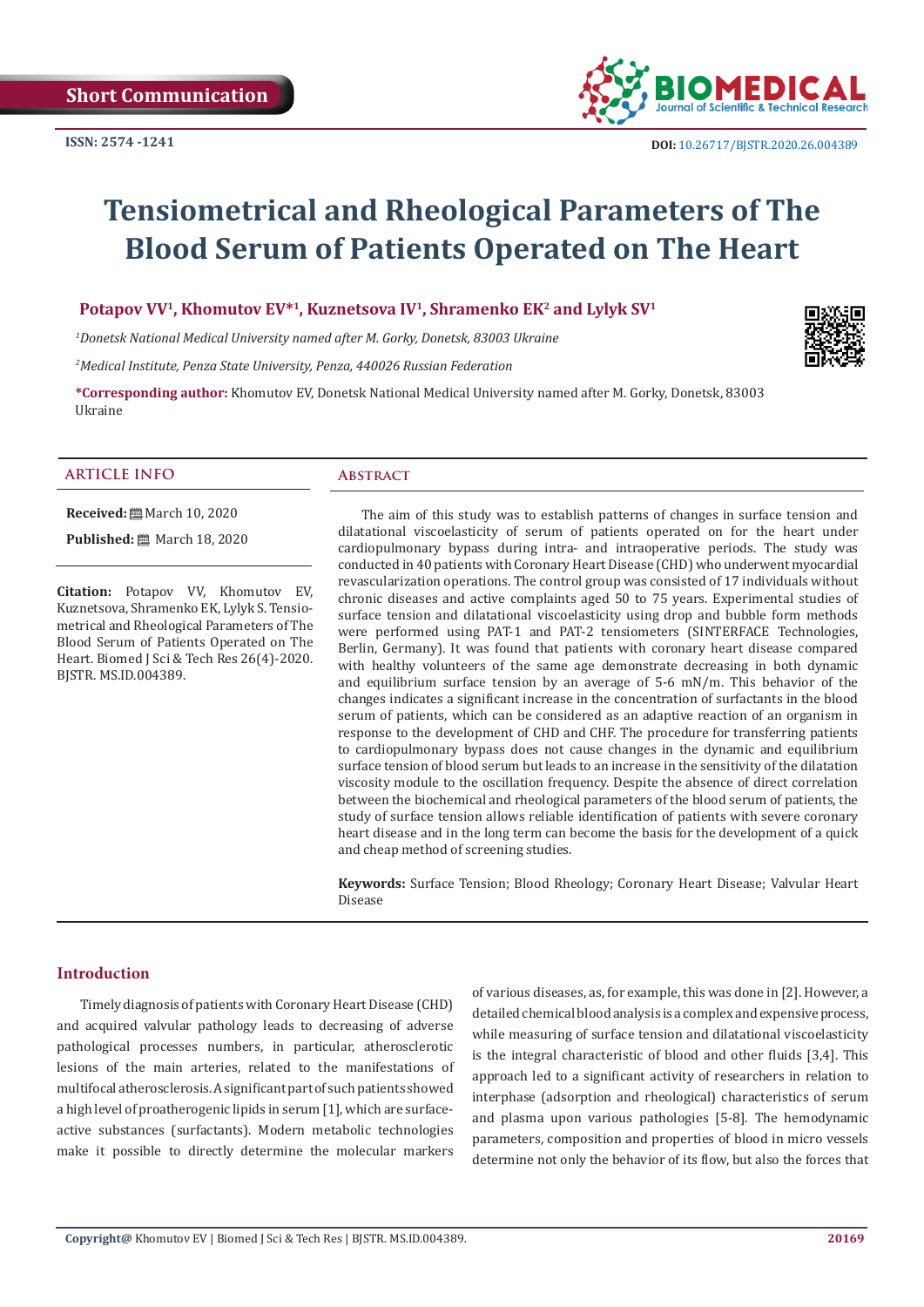control the transfer of water and substances through the capillary endothelium [9]. One of the important factors that significantly effectson the capillary hydrostatic pressure and the fluid balance between the microvascular bed and the tissue is blood viscosity and its rheological characteristics.

A significant amount of data has been accumulated as yet, showing the important role of changes in the rheological properties of blood both under normal and pathological processes in the human body [10]. Optimization of blood flow in the extreme conditions serves as an adaptive reaction that increases the reserve capabilities of the circulatory system and the organism as a whole. On the other hand, increasing of blood viscosity and its rheological properties upon pathology leads to a deterioration in its transport capabilities, the appearance of tissue hypoxia, metabolic changes, which to a certain extent determines the prognosis and nature of the course of the underlying disease [11]. The blood contains various high and low molecular weight surfactants, the concentrations of which vary significantly with various pathologies [12], which manifests in a change in their rheological characteristics. However, data on such changes in patients operated on for the heart under Cardiopulmonary Bypass (CPB) are practically absent. Thus, the aim of this study was to establish patterns of changes in surface tension and dilatational viscoelasticity of serum of patients operated on for the heart under cardiopulmonary bypass during intra- and intraoperative periods.

## **Materials and Methods**

## **Experimental Part**

Experimental studies of surface tension and dilatational viscoelasticity using drop and bubble form methods were performed using PAT-1 and PAT-2 tensiometers (SINTERFACE Technologies, Berlin, Germany). The technique is described in detail earlier [13]. A drop of blood serum was formed on a vertical capillary with the channel diameter of 1 mm and the external diameter of 3mm. The capillary end face has an internal diameter of 2.96mm. That is, the walls of the end face of the capillary are thin, which eliminates the influence of the contact angle on the shape and size of the droplet. The droplet area was automatically maintained constant during the experiment, within 34-36 mm<sup>2</sup> at any surface tension. The volume of the formed droplet is 24-25 mm3. The drop volume decreases during adsorption due to changing in the drop shape. Experimental studies of dilatational rheology of blood serum were carried out after reaching equilibrium, which required 2000-2500s from the moment of droplet formation.

Dilatational module E characterizes the viscoelastic properties of surface (interphase) layers. Module E is defined as the ratio of the change in the surface tension of the solution  $γ$  to the relative change in surface area A:  $E = \frac{d}{dt}$ (1)

The experiments were performed with harmonic oscillations of the droplet surface area with an amplitude of  $\pm$  8% and a frequency of 0.5 to 0.005 Hz. The error in determining surface tension in PAT-2 and PAT-1 is 0.1 mN/m. The error in determining the viscoelastic modulus is several times larger and approximately equal to  $0.1/0.16 = 0.6$  mN/m. To obtain rheological parameters in the PAT tensiometers, the oscillation frequency, amplitude and number of cycles were set. The calculation of the rheological parameters was carried out by the program included in PAT-2, using the Fourier transform and the model described in [14]. Dilatational module E is presented in [15-17] as a complex indicator that includes real and imaginary components:

$$
E = E_i + iE_i \tag{2}
$$

where the real part of  $E_r$  is the elastic modulus,  $E_i$  is the imaginary part by which the dilatation viscosity is determined. Expression (2) can be transformed into equations for the viscoelastic modulus |E| and phase angle  $\phi$ :

$$
|E| = \sqrt{E_r^2 + E_i^2}, \quad \phi = \arctan\left(\frac{E_i}{E_r}\right)
$$
 (3)

It can be noted that the results using the drop shape method may differ from rheological parameters for a flat surface. For a flat surface with the diffusion mechanism of adsorption of a surfactant, both components of the module are given by the equations [15,16]:

$$
E_r(\omega) = E_0 \frac{1+\zeta}{1+2\zeta+2\zeta^2}, \quad E_i(\omega) = E_0 \frac{1+\zeta}{1+2\zeta+2\zeta^2}, \tag{4}
$$

The parameter  $\zeta = \sqrt{\omega_D/2\omega}$  includes the angular frequency  $\omega$ and the diffusion relaxation frequency  $\omega_p(c) = D \left( d\Gamma/dc \right)^{-2}$ . The value  $E_0(c) = -\frac{dy}{d \ln \Gamma}$  is ultimate elasticity, and the parameters c,  $\Gamma$ , and D are the volume concentration, adsorption, and diffusion coefficient. Equations (4) can be written in another form:

$$
|E| = E_0 \left( 1 + 2\zeta + 2\zeta^2 \right)^{-1/2}, \ \ \phi = \arctg \left[ \zeta / \left( 1 + \zeta \right) \right] \tag{5}
$$

Here  $|E|$  is the viscoelastic modulus, and  $\phi$  is the phase angle between stress (disturbance) ( *d*<sup>γ</sup> ) and deformation (dA). For a spherical drop with radius R during adsorption from the bulk volume of the drop on its surface, JoosP. obtained the equation:

$$
E(\omega) = \frac{E_0}{1 + \frac{D}{i\omega R} \frac{dc}{d\Gamma} \left[ nR \coth(nR) - 1 \right]} = E_0 \left\{ 1 - i \frac{D}{\omega R} \frac{dc}{d\Gamma} \left[ nR \coth(nR) - 1 \right] \right\}^{-1}
$$

where  $n^2 = i\omega/D$ . It is important to note that for the volume of drops and oscillation frequencies used in this work, the results of calculations according to equation (6) are only a few% less than the results for a flat surface, calculated for the same parameters according to equations (5).

Characterization of Clinical Groups: The study was conducted in 40 patients (22 males and 18 females) aged 49 to 70 years (mean age 62.1 ± 0.9) with Coronary Heart Disease (CHD) who underwent myocardial revascularization operations (aortocoronary or aortomammary coronary artery bypass grafting, from 2 to 4 shunts). Cardiopulmonary Bypass (CB) was performed with use of the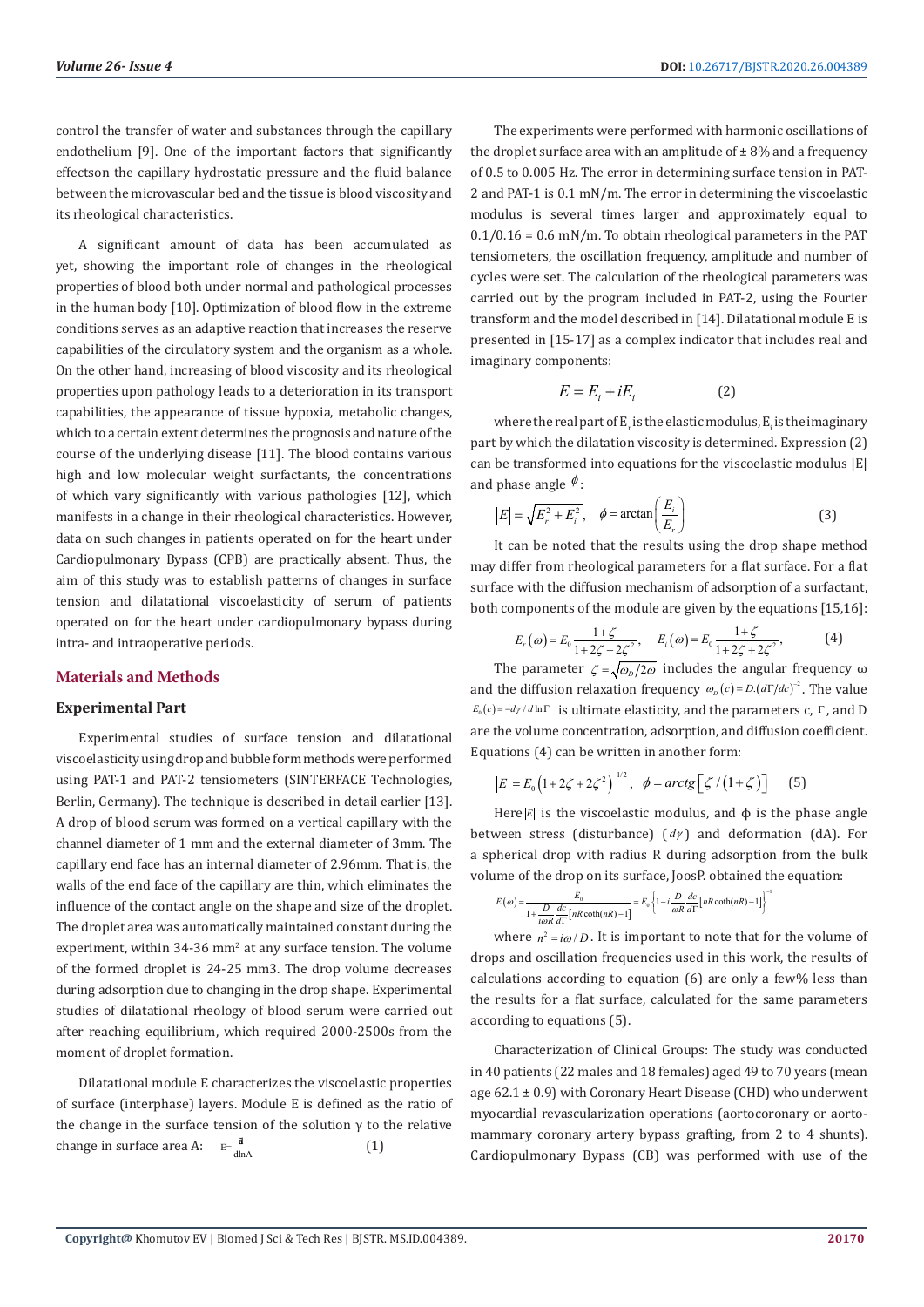Terumo System I apparatus, the Terumo Sarns TCM II temperature control device, and Medtronic Affinity NT oxygenators. The volume of the primary filling of the oxygenator with lines was  $1300.0 \pm 200$ ml. The following solutions were used: NaCl  $0.9\%$  -  $700.0 \pm 100.0$ ml, gelofusine (B.Brown) - 500.0 ml, mannitol 15% based on 0.5g/kg (200.0  $\pm$  22 ml), sodium bicarbonate 5% - 100.0 ml, heparin 7500 U. The following additives in CB were used: albumin 10% - 200ml, potassium chloride 7.5% -20.0. Before the start of cardiopulmonary bypass, the perfusate was heated to a temperature of 36.0°C. Surgical interventions with CB were performed in conditions of moderate hypothermia (33 - 34°C).

To stop cardiac activity and prevent ischemic damage to the myocardium, the method of cold cardioplegia was used (Custodiol, Dr. Franz Köhler Chemie GmbH, Germany). Blood sampling for the study was performed 1 hour before the operation, at the 5th minute of the CB, 12 hours after the operation  $(1<sup>st</sup>$  day) and on the 7th day after the operation. The control group was consisted of 17 individuals without chronic diseases and active complaints aged 50 to 75 years (average age  $61 \pm 1.0$  year), 12 of whom were males and 5 – females. The age of the control group donors corresponds to the age of patients in the studied groups. Statistical processing included the calculation of the main parameters of the distribution of random variables. To obtain a representative sample, we used the methodology for determining significant median boundaries. If the law of distribution of the values of the studied indicators differed from the normal law, nonparametric criteria were used.

The analysis was performed using licensed software packages STATISTICA 5.11, Microsoft EXCEL 6.0, and Med Stat [18].

## **Results and Discussion**

In the Figure 1 the curves of the dynamic surface tension of blood serum for a healthy volunteer and a patient with coronary artery disease were showed. It can be seen that the curve for the patient lies much lower, and equilibrium is achieved in 1500-2000 sec. Therefore, drops area oscillations (rheological studies) were performed at a time of more than 2000 s (Figure 1). (Table 1) shows the results of studies of blood serum before, during and after surgery. Six parameters are presented: γ100 s - dynamic surface tension at an adsorption time of 100 seconds, equilibrium surface tension - γ∞ (adsorption time 2500 seconds), viscoelastic modulus, and phase angle ϕ at frequencies of 0.1 and 0.01 Hz. The indicated tensiometric and rheological parameters in a number of studies [9-12] were recognized as the most informative. One can see that almost all parameters for patients (except for the phase angle at a frequency of 0.1) significantly differ from parameters for healthy people. Both dynamic γ at 100 s and equilibrium γ in patients are 5-6 mN/m less than in healthy ones. This indicates a significant increase in the content of surfactants in the blood of patients. In addition to measuring the tensiometric and rheological parameters for all studied populations, a biochemical analysis of the following blood serum components was performed: glucose, total protein, albumin, urea (Table 2).



**Figure 1:** Dynamic surface tension of the blood serum in patients with coronary artery disease and healthy persons.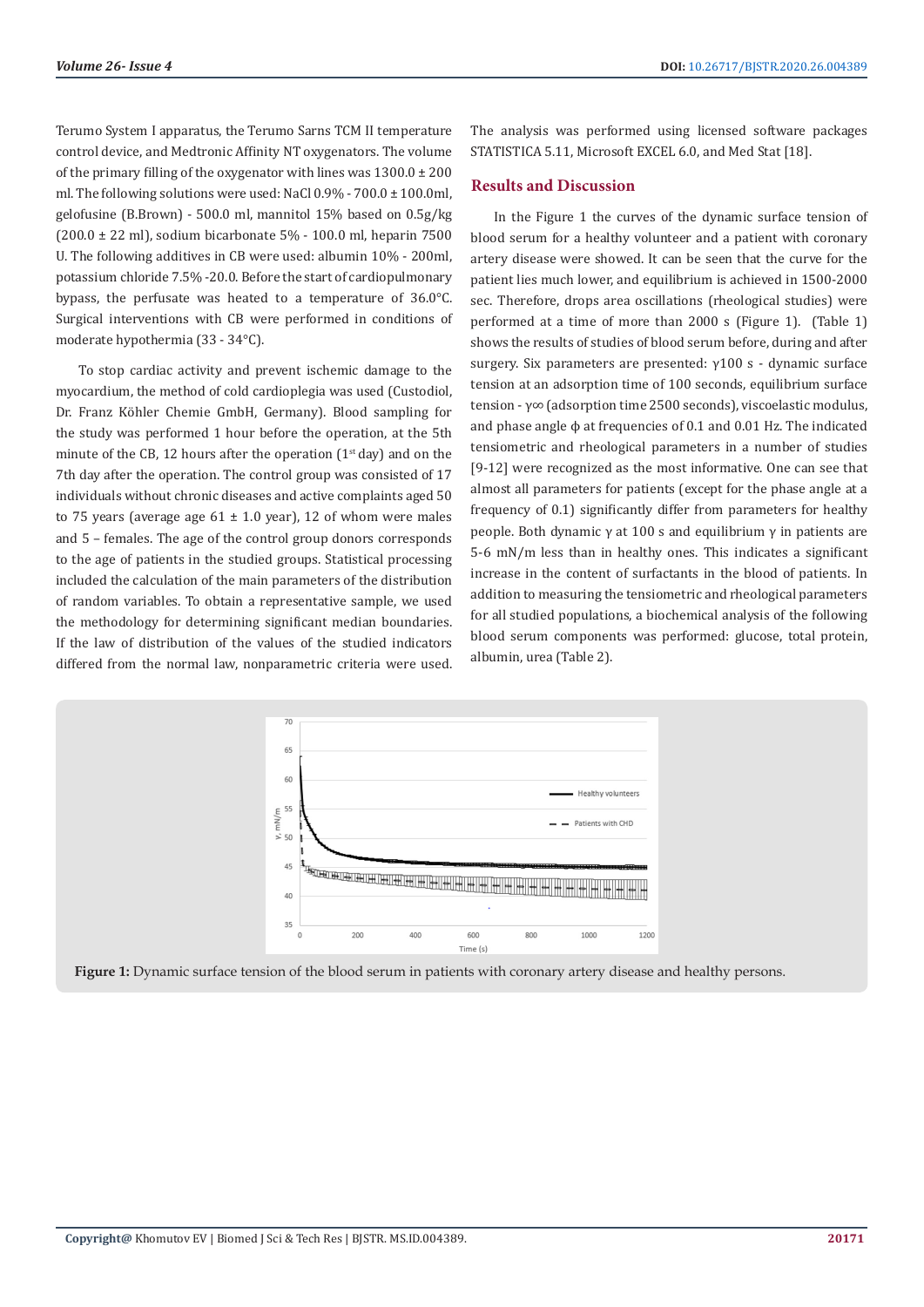|                                            | <b>Parameters</b>       |                  |                                                  |                         |                         |                         |  |  |
|--------------------------------------------|-------------------------|------------------|--------------------------------------------------|-------------------------|-------------------------|-------------------------|--|--|
| Groups                                     | $\gamma$ , 100s,        | $\gamma\infty$ , | E 0.1Hz,                                         | E0.01H,                 | $\varphi$ 0.1Hz,        | $\varphi$ 0.01Hz,       |  |  |
|                                            | M <sub>M</sub>          | M/M              | M/M                                              | M <sub>M</sub>          | grad                    | grad                    |  |  |
| Control                                    | $50,0{\pm}2,2$          | $45,5 \pm 1,3$   | $29,5 \pm 3,0$                                   | $15,9 \pm 3,6$          | $20,8{\pm}2,7$          | $33,0+4,4$              |  |  |
| Group,                                     | $Me = 51,0$             | $Me = 45,6$      | $Me=30.3$                                        | $Me = 15.0$             | $Me = 21,0$             | $Me = 33,0$             |  |  |
| $n = 17$                                   | $(46,5-52,9)$           | $(44,0-48,1)$    | $(23, 4-33, 6)$                                  | $(9,6-22,4)$            | $(16, 0 - 27, 8)$       | $(26,3-40,3)$           |  |  |
| Patients before                            | $43,9 \pm 1,2^*$        | $40,0{\pm}2,3*$  | $21,2+9,5*$                                      | $12,2+5,0*$             | $18,6{\pm}4,0$          | $27,0±5,3*$             |  |  |
| operations                                 | $Me = 44.0$             | $Me = 39.5$      | $Me = 26.7$                                      | $Me = 12.7$             | $Me = 19.3$             | $Me=29,0$               |  |  |
| $n = 40$                                   | $(38,0-45,2)$           | $(33,5-42,7)$    | $(9,7-34,3)$                                     | $(3,6-20,7)$            | $(11, 4 - 26, 8)$       | $(13,9-35,5)$           |  |  |
| Patients during CB (5th minute),<br>$n=16$ | $44,0 \pm 0.7$          | $41,4\pm0.8*$    | $10,1{\pm}1,3*$                                  | $7,4\pm1,1*$            | $15,7{\pm}2,8*$         | $18,2{\pm}2,6*$         |  |  |
|                                            | $Me = 44.3$             | $Me = 41.7$      | $Me=10.2$                                        | $Me=7.0$                | $Me = 16.4$             | $Me = 18,3$             |  |  |
|                                            | $(43,2-44,6)$           | $(40,5-42,2)$    | $(8,7-11,9)$                                     | $(6,0-8,8)$             | $(12, 4-19)$            | $(15,5-21,3)$           |  |  |
| Patients in 1 day after                    | $44,3 \pm 0.6*$         | $40,1\pm2,2*$    | $22,7 \pm 10,5 \times 0$ Me=29,4<br>$(9,6-35,3)$ | 13,5±5,5*0              | $17,2+3,2*\,$           | $25,6 \pm 5,0 \times 0$ |  |  |
| operations                                 | $Me = 44.4$             | $Me = 39,2$      |                                                  | $Me = 16,8$             | $Me = 18,2$             | $Me = 27,5$             |  |  |
| $n = 40$                                   | $(43,2-45,6)$           | $(36,7-43,5)$    |                                                  | $(5,9-20,3)$            | $(11, 1 - 23, 3)$       | $(14,8-32,2)$           |  |  |
| Patients in 7 days after                   | $44,5 \pm 1,3 \times 0$ | $40.0 \pm 2.5$ * | $22,6 \pm 10,4^*$                                | $13,4 \pm 5,6 \times 0$ | $17,6 \pm 3,7 \times 0$ | $26,5 \pm 5,1*$         |  |  |
| operations                                 | $Me = 44.5$             | $Me = 39.2$      | $Me = 23,8$                                      | $Me = 12,1$             | $Me = 17.5$             | $Me = 28,0$             |  |  |
| $n = 40$                                   | $(41,3-49,9)$           | $(34,2-42,9)$    | $(11,0-37,2)$                                    | $(7,0-22,1)$            | $(11,4-26,1)$           | $(16, 1 - 34, 6)$       |  |  |

Table 1: Comparison of blood serum parameters of patients in relation to the control group and to the preoperative period (M ± Sd; Me; (Min-Max).

Note:

1. \* - Statistical significance of differences with respect to the control group at the level of p<0.05.

2.  $\Diamond$  - statistical significance of the differences with respect to the preoperative period p <0.05.

**Table 2:** Comparison of biochemical parameters of blood serum of patients in relation to the control group, the preoperative period and the 1st day after surgery  $(M \pm Sd; Me; (Min-Max))$ .

|                                             | <b>Parameters</b> |                         |                 |                  |                   |  |  |  |
|---------------------------------------------|-------------------|-------------------------|-----------------|------------------|-------------------|--|--|--|
| Groups                                      | Glucose, mM       | Total protein, g/l      | Albumin, g/l    | Urea,mM          | Creatinine, mkM   |  |  |  |
| Control                                     | $5,47 \pm 1,24$   | $74,1 \pm 4,7$          | $43,3 \pm 3,1$  | $5,0{\pm}1,54$   | $73,3 \pm 15,9$   |  |  |  |
| Group,                                      | $Me=5.4$          | $Me=73.4$               | $Me = 42.5$     | $Me=4.9$         | $Me=72$           |  |  |  |
| $n = 17$                                    | $(4, 1 - 5, 7)$   | $(64,7-79,8)$           | $(38,3-47,2)$   | $(3,4-6,9)$      | $(56, 2-93, 4)$   |  |  |  |
| Patients before                             | $7,1\pm2,3*$      | $74,8 \pm 7,0$          | $40,8{\pm}7,0*$ | $6,8{\pm}2,5*$   | $106,8{\pm}24,4*$ |  |  |  |
| operations                                  | $Me=6,3$          | $Me = 76,2$             | $Me = 40.3$     | $Me=6.4$         | $Me = 103,6$      |  |  |  |
| $n = 40$                                    | $(4,2-13,5)$      | $(58,6-85,7)$           | $(31,0-42,9)$   | $(2,0-13,2)$     | $(62,0-182,0)$    |  |  |  |
| Patients during CB<br>$(5th minute)$ , n=16 | 11,7±4,5*0□       | $41,5 \pm 7,8 \times 0$ |                 |                  |                   |  |  |  |
|                                             | $Me = 11.4$       | $Me = 40.2$             |                 |                  |                   |  |  |  |
|                                             | $(5,6-30,0)$      | (26, 0.55, 8)           |                 |                  |                   |  |  |  |
| Patients in 1 day after                     | $8.3\pm2*\circ$   | 58,6±6,4*0              | $33,0+3,6*$     | $8,3{\pm}2,3*$   | 130,4±29,5*0      |  |  |  |
| operations                                  | $Me=8.0$          | Me=59.7                 | $Me = 33.7$     | $Me=8.5$         | $Me = 119.4$      |  |  |  |
| $n = 40$                                    | $(4,8-16)$        | $(37,3-70,0)$           | $(24,5-40,4)$   | $(4,6-14,9)$     | $(82,7-201,3)$    |  |  |  |
| Patients in 7 days after                    | $7\pm2\text{*}$   | $64,7\pm6,6*\,0$        | $34,3{\pm}2,9*$ | $9±3,0*\lozenge$ | 130,7±39,9*0      |  |  |  |
| operations                                  | $Me=6,5$          | $Me = 64,8$             | $Me = 34.7$     | $Me=8,5$         | $Me = 122,3$      |  |  |  |
| $n = 40$                                    | $(4,4-13,9)$      | $(51,3-74,2)$           | $(29,9-39,0)$   | $(4,5-14,4)$     | $(90,7-243,3)$    |  |  |  |

## Note:

1. \* - Statistical significance of differences with respect to the control group at the level of p<0.05.

2.  $\Diamond$  - Statistical significance of the differences with respect to the preoperative period p <0.05.

3.  $\Box$  - Statistical significance of differences with respect to the 1st day after operation p <0.05.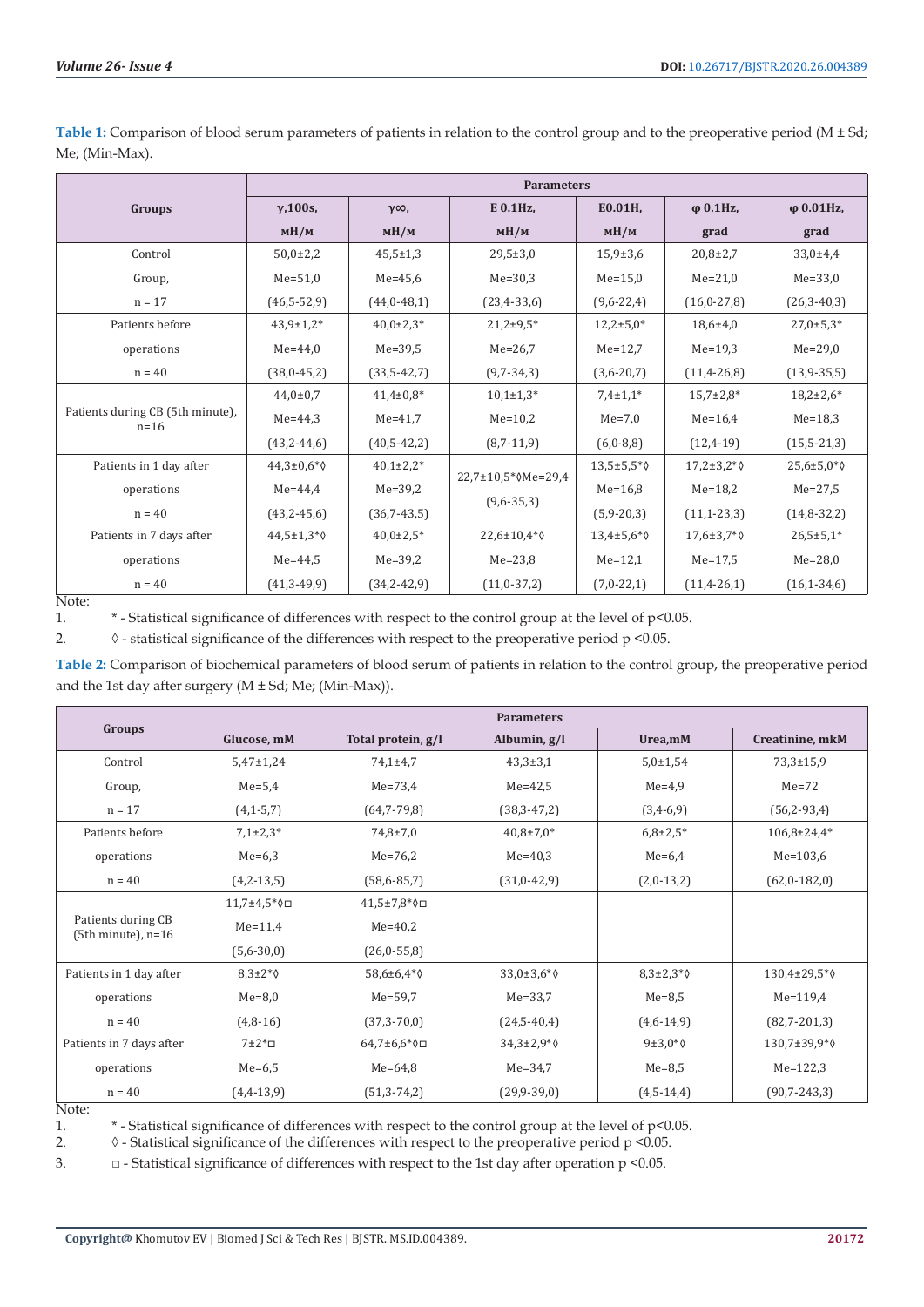Table 2 shows that in patients before surgery, an initially elevated levels of glucose, urea, and creatinine are determined versus the control group, that indicates the development of an initial inflammatory reaction and renal hypoperfusion as a result of Chronic Heart Failure (CHF). During treatment, a significant (p <0.001) increase in glucose, urea, and creatinine levels was noted as a result of a systemic inflammatory response s an impact of CB and surgical trauma. The CB process leads to the development of renal hypoperfusion and the development of renal dysfunction in the early postoperative period (uremia), activation of stressactivating systems (hyperglycemia) and systemic inflammation (hypo albunemia) through endothelium damaged by the systemic inflammatory response. In addition, intra- and postoperative hemodilution associated with blood loss and its replenishment leads to hypoalbuminemia. By the 7th day of the postoperative period, a positive dynamics of the studied biochemical parameters is noted. However, despite the positive trends, the level of the analyzed indicators did not significantly reach the preoperative "normal" values.

## **Conclusion**

It was found that patients with coronary heart disease compared with healthy volunteers of the same age demonstrate decreasing in both dynamic and equilibrium surface tension by an average of 5-6 mN/m. This behavior of the changes indicates a significant increase in the concentration of surfactants in the blood serum of patients, which can be considered as an adaptive reaction of an organism in response to the development of CHD and CHF. It can be assumed that an increase in the surfactants concentrations leads to a decrease in friction at the phase boundary, in this case serum/endothelium, which reduces the energy loss due to friction between these phases and can positively affect the decrease in hydrodynamic resistance in the microcirculation system during the progression of coronary heart disease and CHF. The absence of the effect of the operation on subsequent changes in the tensiometric and rheological parameters of the serum of patients was established. Probably 7 days are not enough to change the composition of blood serum in relation to surfactants levels. The procedure for transferring patients to cardiopulmonary bypass does not cause changes in the dynamic and equilibrium surface tension of blood serum but leads to an increase in the sensitivity of the dilatation viscosity module to the oscillation frequency. Despite the absence of direct correlation between the biochemical and rheological parameters of the blood serum of patients, the study of surface tension allows reliable identification of patients with severe coronary heart disease and in the long term can become the basis for the development of a quick and cheap method of screening studies.

## **Acknowledgment**

Authors are deeply grateful to Doctor of Chemistry V. B. Fainerman for his help in processing and interpreting the data, for advice and valuable comments when working on this article.

## **References**

- 1. Chernyakhovskaya NE (2013) Correction of microcirculation in clinical practice. M Binom pp. 208.
- 2. [SS Li, Liu Y, Li H, Wang LP \(2019\) Identification of psoriasis vulgaris](https://www.ncbi.nlm.nih.gov/pubmed/31115022) [biomarkers in human plasma by non-targeted metabolomics based on](https://www.ncbi.nlm.nih.gov/pubmed/31115022) [UPLC-Q-TOF/MS. European Review for Medical and Pharmacological](https://www.ncbi.nlm.nih.gov/pubmed/31115022) [Sciences 23\(9\): 3940-3950.](https://www.ncbi.nlm.nih.gov/pubmed/31115022)
- 3. [Kazakov VN, Fainerman VB, Kondratenko PG, Elin AF, Sinyachenko OV,](http://europepmc.org/article/med/17980559) [et al. \(2008\) Dilational rheology of serum albumin and blood serum](http://europepmc.org/article/med/17980559) [solutions as studied by oscillating drop tensiometry. Colloids Surfaces](http://europepmc.org/article/med/17980559) [B 62: 77-82.](http://europepmc.org/article/med/17980559)
- 4. [Kazakov VN, Knyazevich VM, Sinyachenko OV, Fainerman VB \(2009\)](https://www.researchgate.net/publication/329319460_Interfacial_rheology_of_biological_liquids_Application_in_medical_diagnostics_and_treatment_monitoring) [Interfacial Rheology of Biological Liquids: Application in Medical](https://www.researchgate.net/publication/329319460_Interfacial_rheology_of_biological_liquids_Application_in_medical_diagnostics_and_treatment_monitoring) [Diagnostics and Treatment Monitoring. Interfacial Rheology 1: 519-566.](https://www.researchgate.net/publication/329319460_Interfacial_rheology_of_biological_liquids_Application_in_medical_diagnostics_and_treatment_monitoring)
- 5. [Krishnan A, Wilson A, Sturgeon J, Siedlecki A \(2005\) Liquid-vapor](https://www.ncbi.nlm.nih.gov/pubmed/15621233) [interfacial tension of blood plasma, serum and purifiedprotein](https://www.ncbi.nlm.nih.gov/pubmed/15621233) [constituents thereof. Biomaterials 26: 3445-3453.](https://www.ncbi.nlm.nih.gov/pubmed/15621233)
- 6. [Kazakov VN, Sinyachenko OV, Fainerman VB, Pison U, Miller R \(2000\)](https://www.elsevier.com/books/dynamic-surface-tensiometry-in-medicine/kazakov/978-0-444-50411-1) [Dynamic surface tensiometry in medicine. Amsterdam: Elsevier pp. 373.](https://www.elsevier.com/books/dynamic-surface-tensiometry-in-medicine/kazakov/978-0-444-50411-1)
- 7. [Chevalier G, Stephen T, James L \(2013\) Earthing \(Grounding\) the Human](https://www.ncbi.nlm.nih.gov/pmc/articles/PMC3576907/) [Body Reduces Blood Viscosity-a Major Factor in Cardiovascular Disease.](https://www.ncbi.nlm.nih.gov/pmc/articles/PMC3576907/) [The journal of alternative and complementary medicine 19\(2\): 102-110.](https://www.ncbi.nlm.nih.gov/pmc/articles/PMC3576907/)
- 8. [Shishehbor MH, Venkatachalam S, Sun S, Clair DG, Sabik JF, et al. \(2013\)](https://www.ncbi.nlm.nih.gov/pubmed/23876675) [A Direct Comparisonof Early and Late Outcomes with Three Approaches](https://www.ncbi.nlm.nih.gov/pubmed/23876675) [to Carotid Revascularization and Open-Heart Surgery. J Am CollCardiol](https://www.ncbi.nlm.nih.gov/pubmed/23876675) [62\(21\): 1948-1956.](https://www.ncbi.nlm.nih.gov/pubmed/23876675)
- 9. [Dormandy JA \(1974\) Medical and engineering problems of blood](https://www.ncbi.nlm.nih.gov/pubmed/4276960) [viscosity. Biomed Eng 9\(7\): 284-291.](https://www.ncbi.nlm.nih.gov/pubmed/4276960)
- 10. [Kazakov VN, Fainerman VB, Kondratenko PG, Elin AF, Sinyachenko OV,](https://www.ncbi.nlm.nih.gov/pubmed/17980559) [et al. \(2008\) Dilational rheology of serum albumin and blood serum](https://www.ncbi.nlm.nih.gov/pubmed/17980559) [solutions as studied by oscillating drop tensiometry. Colloids Surfaces](https://www.ncbi.nlm.nih.gov/pubmed/17980559) [B 62\(1\): 77-82.](https://www.ncbi.nlm.nih.gov/pubmed/17980559)
- 11. [Morrow DA, de Lemos JA, Sabatine MS, Antman EM \(2003\) The search](https://www.ncbi.nlm.nih.gov/pubmed/12651803) [for a biomarker of cardiac ischemia. Clin Chem 49\(4\): 537-539.](https://www.ncbi.nlm.nih.gov/pubmed/12651803)
- 12. [Kazakov VN, Knyazevich VM, Sinyachenko OV, Fainerman VB, et al.](https://www.researchgate.net/publication/329319460_Interfacial_rheology_of_biological_liquids_Application_in_medical_diagnostics_and_treatment_monitoring) [\(2009\) Interfacial Rheology of Biological Liquids: Application in Medical](https://www.researchgate.net/publication/329319460_Interfacial_rheology_of_biological_liquids_Application_in_medical_diagnostics_and_treatment_monitoring) [Diagnostics and Treatment Monitoring. In "Interfacial Rheology".](https://www.researchgate.net/publication/329319460_Interfacial_rheology_of_biological_liquids_Application_in_medical_diagnostics_and_treatment_monitoring) [Progress in Colloid and Interface Science, Miller R, Liggieri L \(Eds.\), Brill](https://www.researchgate.net/publication/329319460_Interfacial_rheology_of_biological_liquids_Application_in_medical_diagnostics_and_treatment_monitoring) [Publ, Leiden 1: 519-566.](https://www.researchgate.net/publication/329319460_Interfacial_rheology_of_biological_liquids_Application_in_medical_diagnostics_and_treatment_monitoring)
- 13. Kazakov VN, Barkalova EL, Levchenko LA, Klimenko TM, Fainerman VB, et al. (2011) Dilation rheology as medical diagnostics of human biological liquids. Colloids Surfaces 391: 190-194.
- 14. Fainerman VB, Trukhin DV, Igor I Zinkovychand, Miller R (2018) Interfacial tensiometry and rheometry of biological liquids in medicine. Adv Colloid Interface Sci 255: 34-46.
- 15. [Zholob SA, Makievski AV, Miller R, Fainerman VB \(2011\) Advances in](https://www.researchgate.net/publication/330310593_Advances_in_calculation_methods_for_the_determination_of_surface_tensions_in_drop_profile_analysis_tensiometry) [calculation methods for the determination of surface tensions in drop](https://www.researchgate.net/publication/330310593_Advances_in_calculation_methods_for_the_determination_of_surface_tensions_in_drop_profile_analysis_tensiometry) [profile analysis tensiometry. In "Bubble and Drop Interfaces" / //,](https://www.researchgate.net/publication/330310593_Advances_in_calculation_methods_for_the_determination_of_surface_tensions_in_drop_profile_analysis_tensiometry) [Progress in Colloid and Interface Science, Miller R, Liggieri L \(Eds.\), Brill](https://www.researchgate.net/publication/330310593_Advances_in_calculation_methods_for_the_determination_of_surface_tensions_in_drop_profile_analysis_tensiometry) [Publ, Leiden 2: 39-60.](https://www.researchgate.net/publication/330310593_Advances_in_calculation_methods_for_the_determination_of_surface_tensions_in_drop_profile_analysis_tensiometry)